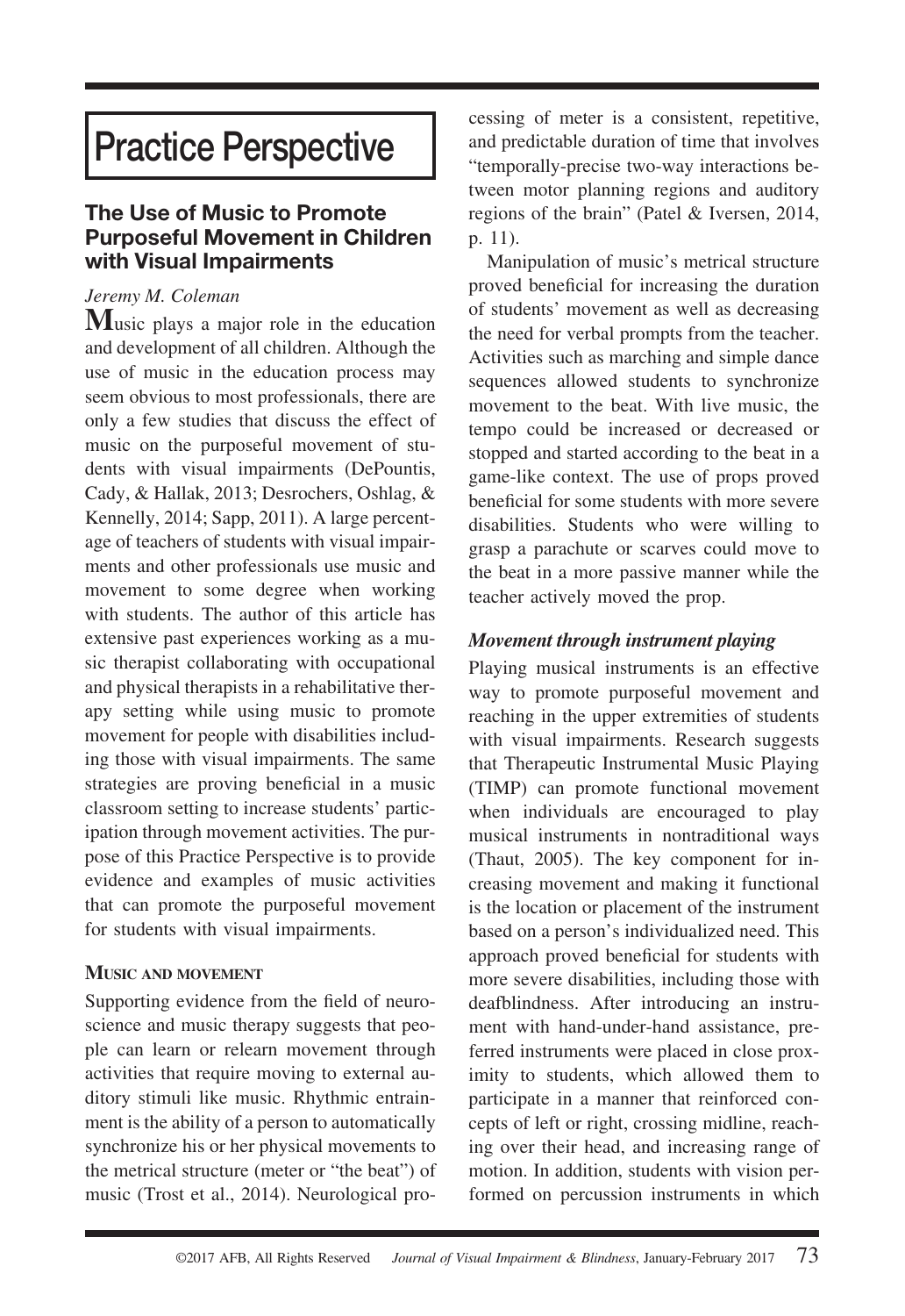

*Figure 1.* The Thermin device.

they were required to visually track the drum beat. The teacher would alternate placing paddle drums on the students' right or left side and high or low. This activity promoted range of motion and crossing midline, as well as increasing the duration of movement that usually lasted for the entire song with minimal verbal cues from the teacher.

#### *Music technology and movement*

Incorporating music technology like the Thermin (see Figure 1) and the Soundbeam (Figure 2) was a fun and motivating way to promote the purposeful movement of students. Soundbeam is a touch-free device that uses sensor technology to translate body movement into music and sound (Soundbeam, n.d.). It has two microphone-like motion sensors placed on stands in two separate locations, and sound is produced by the proximity and direction of body movement in relationship to the motion sensors. Signals received by the Soundbeam motion sensors can connect to Musical Instrument Digital Interface (MIDI) controls and other media, making the amount of available sounds and timbres almost limitless. These two musical devices made the experience of music class more enjoyable and musically rewarding for some

students. Anecdotal evidence from the classroom suggests that some students demonstrated overt signs of enjoyment with these more novel instruments. Students stated that they were intrigued by the fact that they could produce sound without actually touching the instruments. The students also became very intrigued about the science behind the instruments, and thus increased their range of motion when trying to make drastic changes in sound and to test the limits of the devices' capability.

#### **AUDITORY DISCRIMINATION, SOUND LOCALIZATION, AND MOVEMENT**

Separate activities were used with elementary students who exhibited independent travel skills and conceptual knowledge of auditory stimuli.

## *"Find the shaker" activity*

One example of an activity is the egg shaker game. Most students were familiar with the tactile and auditory components of an egg shaker, which is a percussion instrument like a maraca that is shaped like an egg. The teacher hid the egg shaker in an undisclosed place in the classroom (usually on a desk or under a table on the floor). Students were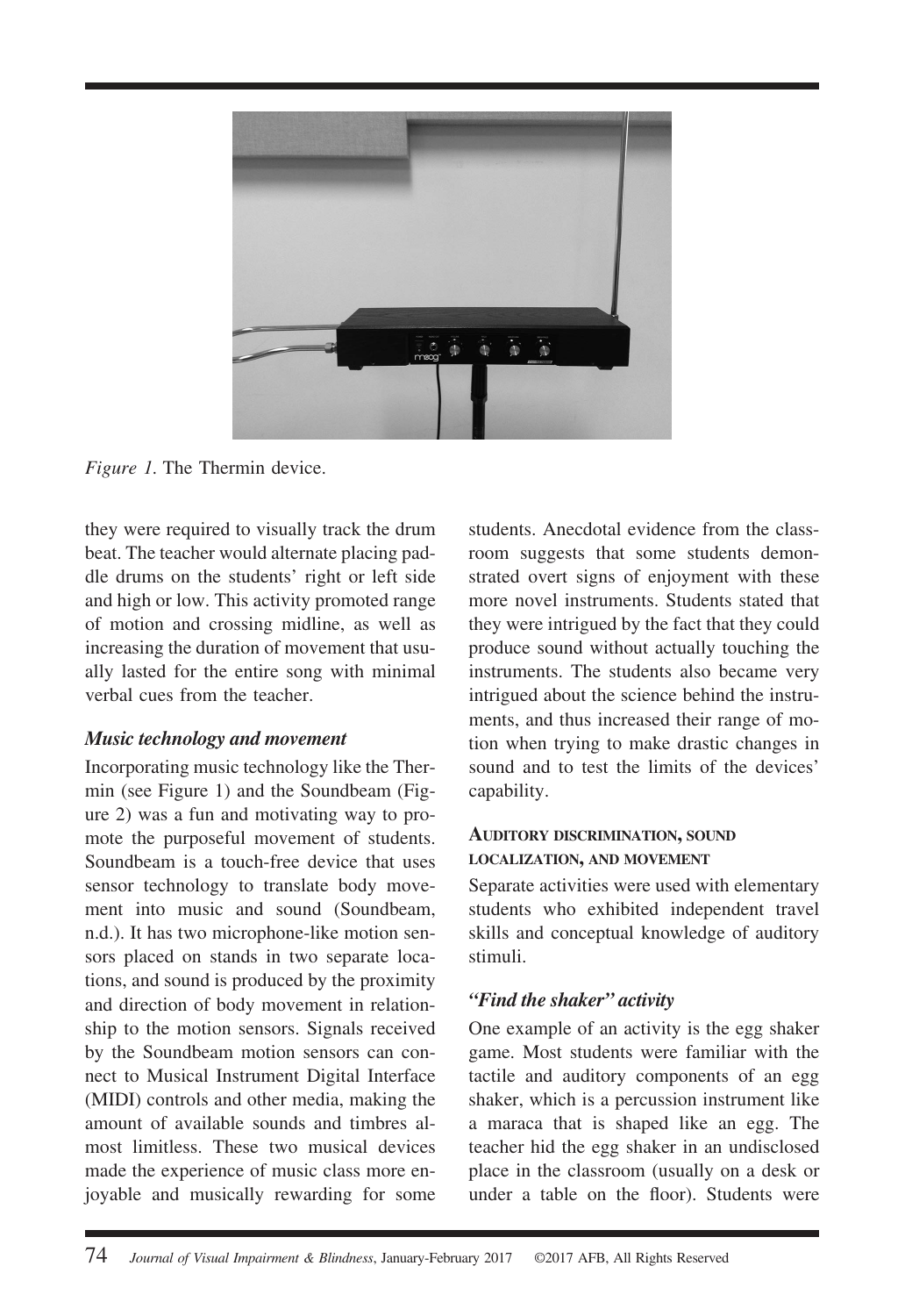

*Figure 2.* The Soundbeam device.

informed that they were to travel and find the egg. The teacher played a drum, and when the student was traveling in the correct direction of the egg, the teacher's drum got louder, and when farther from the egg the drum got softer. Students took the cues from the drum and began to travel in the direction of the egg shaker. When the drum was really loud, students knew that the egg was close, and students began to switch from travel techniques to search techniques and protective techniques to find the shaker. Student responses to this activity were overwhelmingly positive.

#### *Drum activity*

The second activity required students to use sound localization and auditory discrimination, as well as perceive distance. Three drums of different sizes with high, medium, and low sounds were placed at the end of a hall in various locations. Students were required to travel to the bass drum with the lowest pitch. This game was challenging for some students because of the greater distance that needed to be traveled and the similarity in timbres between the drums. Students had to make auditory discriminations and find the source of the desired sound while the other instruments masked the sound source.

These two activities proved beneficial for elementary students with no or mild additional disabilities with applying conceptual knowledge of sound and travel techniques in a fun way. Students were excited to apply these skills in the context of a music activity. Students with some vision found these activities remedial, but they enjoyed performing on the instruments, helping the teacher or participating with the use of blindfolds.

#### **RECOMMENDATIONS**

The following activities and strategies proved effective with helping some elementary students with visual impairments, including those with additional disabilities, to develop individualized music routines that required purposeful movement for accurate participation. Instruction was individualized for students based on their needs and abilities. The appropriateness of music activities was determined by the level of difficulty (not too easy or hard) and the movement required for accurate participation. Based on the successful outcomes that some students demonstrated, the following are recommendations that may be beneficial for professionals striving to effectively use music with their students.

#### *Moving to the beat*

The metrical structure of music can be used as an additional tool to promote movement. A person's ability to rhythmically entrain the movement of their upper and lower extremities to the metrical structure of music is an ability that can "take place without major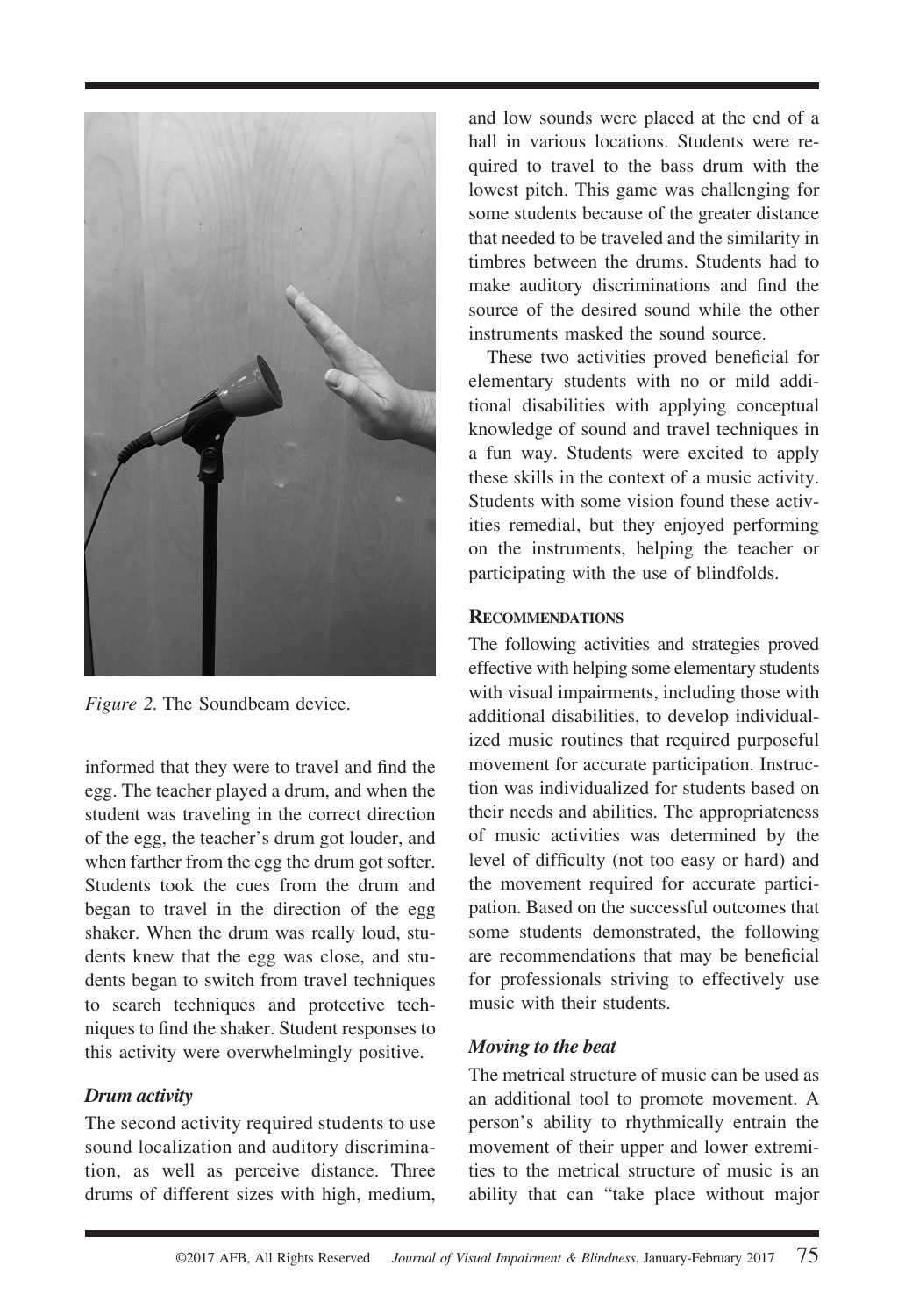contributions from cognitive learning efforts" (Thaut, 2005, p. 141). Instead of organizing music by genre or student preference, music can be organized by fast or slow tempi that align with students' ability or their need for movement. A recent groundbreaking study from the field of music therapy suggests that people with visual impairments demonstrated improved gait parameters, especially with cadence, when walking to the beat of an external auditory stimulus during cane travel exercises (Molloy-Daughtery, 2013). The use of music therapy techniques such as rhythmic auditory stimulation and patterned sensory enhancement, a technique that uses pitch, volume and other musical dynamics to affect movement, can be helpful with maximizing students' movement through music feedback. Also, the uses of Dalcroze Eurhythmics activities can be an exciting way for students to move expressively to music while learning new musical concepts such as rhythm and meter (Dalcroze Society of America, n.d.).

## *Therapeutic instrument music playing*

Musical instruments require gross and fine motor movement for accurate participation. Although preferred instruments can provide motivation for students to move, instrument location is what makes movement functional. Having students play instruments in a nontraditional manner can require them to cross midline and increase their range of motion, and can help with understanding concepts of laterality and directionality. Student preference, instrument location, type of movement, and musical feedback are all considerations for music professionals striving to increase a student's purposeful movement through playing musical instruments.

## **CONCLUSION**

Students receive feedback from multiple sources within their environment. Effective student feedback is more than just verbal responses from teachers; it also includes situations that reveal to students the discrepancies between their cognitive intentions and behavior outcomes. At the heart of using music to produce movement is the idea that students will receive immediate, auditory feedback based on what they did or did not do. This type of feedback can be effective for students. Accurate participation in music requires the refining of motor skills and the associated cognitive processes.

Music activities can provide a motivating, complementary learning modality for students with visual impairments to increase and improve purposeful movement. When students are given the opportunity to practice movement activities in multiple contexts, like in the music classroom, skills are more likely to be enjoyed and to transition to environments outside the classroom. It is hopeful that some of these strategies can assist professionals with applying music in meaningful ways for their students.

## **REFERENCES**

- Dalcroze Society of America. (n.d.). *What is Dalcroze?* Retrieved from [http://www.dal](http://www.dalcrozeusa.org/about-us/history) [crozeusa.org/about-us/history](http://www.dalcrozeusa.org/about-us/history)
- DePountis, V., Cady, D., & Hallak, T. (2013, December). *Body awareness and movement for students with multiple disabilities including visual impairments*. Paper presented at the Association for the Education and Rehabilitation of the Blind and Visually Impaired International Orientation & Mobility Conference, New Orleans, LA. Retrieved from http://eric.ed.gov/?id=ED547788
- Desrochers, M., Oshlag, R., & Kennelly, A. (2014). Using background music to reduce problem behavior during assessment with an adolescent who is blind with multiple disabilities. *Journal of Visual Impairments & Blindness*, *108*(1), 61– 67.
- Molloy-Daugherty, D. (2013). *Rhythmic auditory-motor entrainment of gait patterns in adults with blindness or severe visual impairment* (Doctoral dissertation). University of Missouri–Kansas City, Kansas City, Missouri.